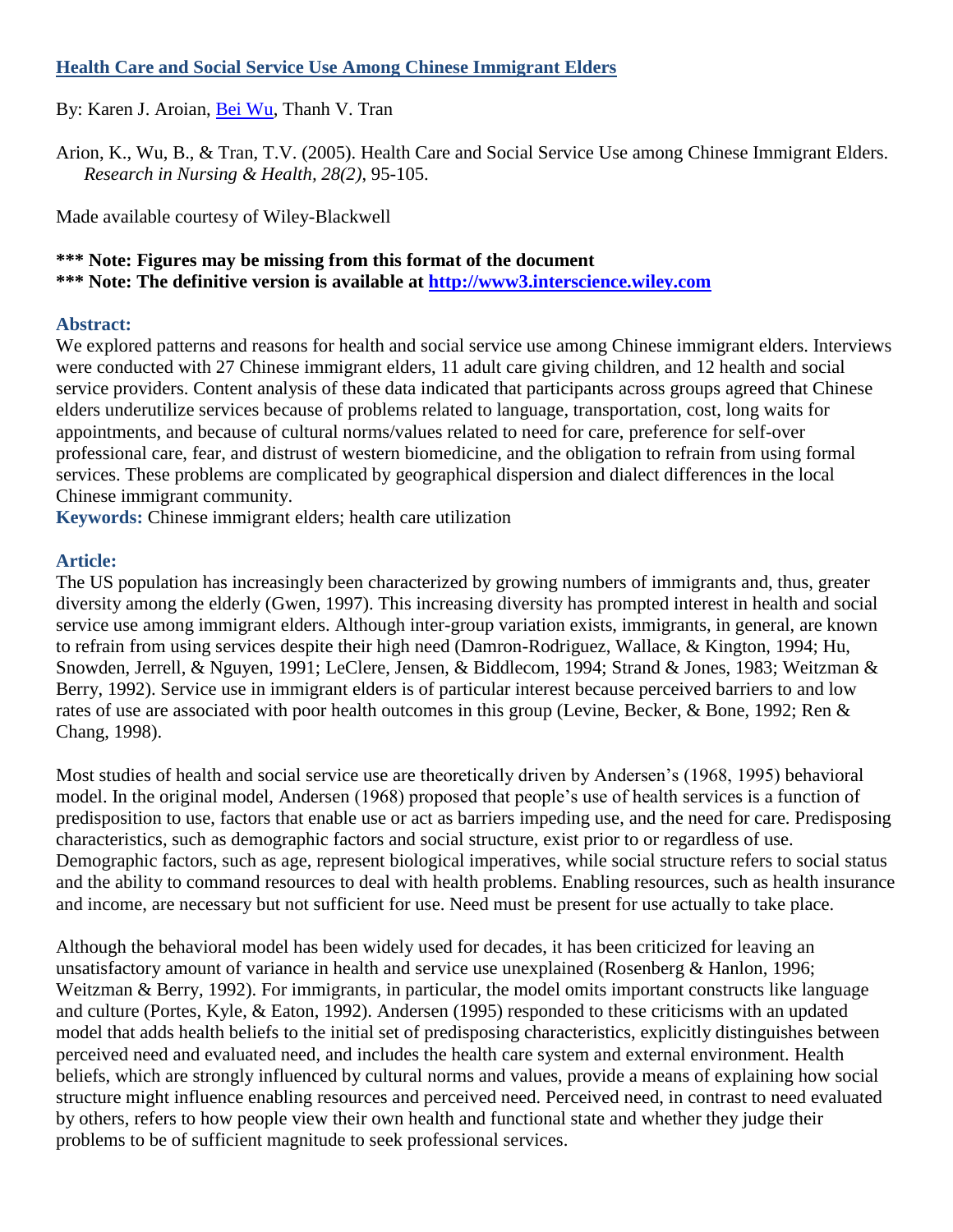The updated behavioral model is presented in Figure 1. The promise of the updated model—to yield better explanation—has yet to be realized. Population-specific health beliefs and relevant aspects of the health care system and external environment still need to be specified (Anderson, 1995; Pourat, Lubben, Yu, & Wallace, 2000).

Compared to other immigrant groups, Asians have particularly low rates of health and social service use (Snowden, & Sue, 1998; Boult & Boult, 1995; Hu et al., 199 1; Snyder, Cunningham, Nakazono, & Hays, 2000; Sproston, Pitson, & Walker, 2001; Yu & Cypress, 1982; A.Y. Zhang). Yet, there is considerable variation among different Asian ethnic groups, both in terms of level of use (Sproston et al.) and the variables that explain use (Ryu, Young, & Kwak, 2002). Researchers have recommended studying specific subgroups to capture this variation (Andersen, Harada, Chiu, & Makinodan, 1995; Gwen, 1997; Ryu et al.).

Chinese immigrant elders are under-studied relative to their population size (Andersen et al., 1995). Slightly more than one-fourth (25.16%) of US Asians are Chinese, and, compared to other Asians, a greater proportion of Chinese immigrants are elderly (Mui, 1996). Yet, we could locate only a few studies that have addressed health and social service use among the Chinese, and none of these studies focused on the elderly (Hislop et al., 2003; H.Z. Li & Browne, 2000; P.L. Li, Logan, Yee, & Ng, 1999; Ma, 2000; Ryu et al., 2002; Sproston et al., 2001; Tabora & Flaskerud, 1997; Ying & Miller, 1992). In addition, most studies of service use among the Chinese were limited to mental health services. (For exception, see Hislop et al.; Ma; Ryu et al.; Sproston et al.) In one study of primary care, researchers compared general practitioner visits for Chinese and other minority groups in Great Britain, but did not address the reasons for different rates of use (Sproston et al.). Ryu et al. identified sex, education, marital status, family size, employment, health insurance, and health status as significant predictors of physician visits in a random sample of US Chinese adults. In a third study, Ma explored why Chinese adults in Houston, aged 25 years or older, did not use health services, including traditional ethnic services such as acupuncture. Reasons identified included communication barriers, preference for self-care and peer advice, lack of health care insurance, not understanding insurance coverage, distrusting Western medicine, transportation difficulties, and barriers specific to managed care.



FIGURE 1. Andersen's (1995) updated behavioral model.

The reasons might have been different if the study had focused exclusively on elders. Because of eligibility for Medicare, Chinese immigrant elders are more likely than their younger counterparts to have health care insurance and to receive services outside of managed care settings (Jang, Lee, & Woo, 1998).

Although informative, findings from these studies do not provide sufficient evidence for policy and clinical interventions specific to Chinese elders. Inadequate identification of relevant aspects of the behavioral model for Chinese elders also makes the model insufficient for explaining service use in this group. To address these issues, we used the behavioral model as a framework for a qualitative descriptive study to explore health and social service use among Chinese immigrant elders. Study aims were to describe the pattern of, and factors associated with, service use in Chinese elders from the perspective of the elders themselves, of their adult caregiving children, and of health and social service providers who had a significant number of Chinese elders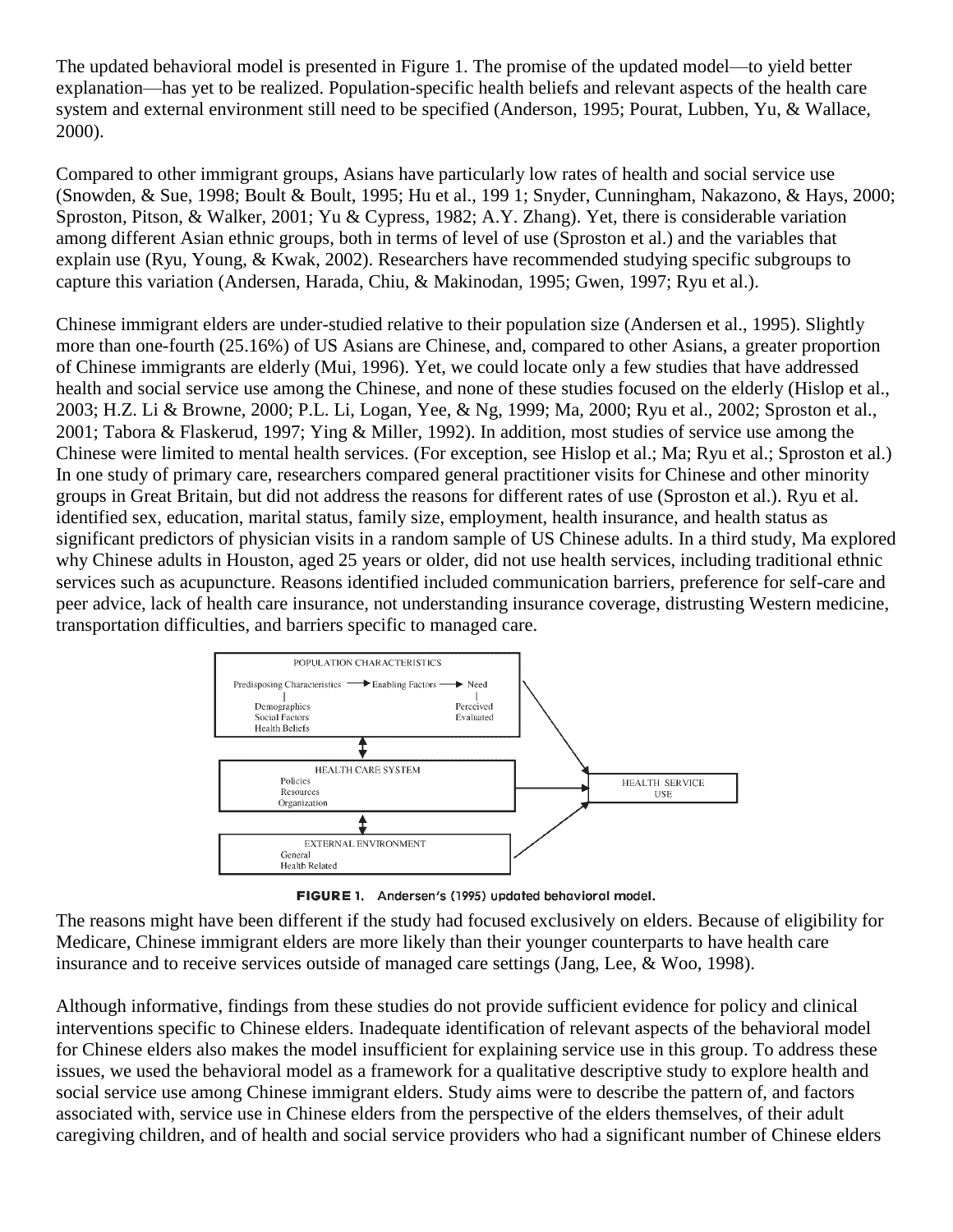in their caseloads. The study aims and method replicate the aims and method in a previous study with Soviet immigrant elders (Aroian, Khatutsky, Tran, & Balsam, 2001).

# **METHOD**

#### *Sample*

The sample for this study included 27 Chinese immigrant elders, 11 adult children who were caregivers for Chinese parents, and 12 health and social service providers who served this immigrant group. The elders and adult children were not related to one another, and providers were not matched to respondents. Elders were initially recruited through two social service agencies that target Chinese elders in the greater Boston area, including one agency in Boston's Chinatown and one agency in a neighboring suburb. Providers from various disciplines and practice areas were identified by case workers at these two social service agencies. Because recruiting elders from social service agencies was likely to yield elders more likely to use services, we also sought additional respondents through network sampling. People already participating in the study were asked to refer elders who were not using services at the two initial recruitment sites. Nine of the 27 elders and 3 of the 11 adult children were recruited using this alternative approach.

|                                  | Elderly<br>n (27) | Adult<br>Children<br>n (11) |
|----------------------------------|-------------------|-----------------------------|
| Age                              |                   |                             |
| Median                           | 78                | 44                          |
| Range                            | 62–93             | $35 - 51$                   |
| Sex                              |                   |                             |
| Female                           | 63.0%             | 63.6%                       |
| Male                             | 37%               | 36.4%                       |
| Marital status                   |                   |                             |
| Married                          | 81.5%             | 81.8%                       |
| Single/widowed                   | 18.5%             | 18.2%                       |
| Education                        |                   |                             |
| High school or less              | 63.0%             | 54.5%                       |
| College or graduate degree 37.0% |                   | 45.5%                       |
| Years in US                      |                   |                             |
| Median                           | 16                | 14                          |
| Range                            | $1 - 46$          | $3 - 27$                    |
| Government assistance            | 81.5%             | 18.2%                       |
| US citizenship                   | 70.4%             | 72.7%                       |
|                                  |                   |                             |

#### Table 1. Demographic Characteristics for Elders and Adult Children

Criteria for participation for elders included being from China or Taiwan, residing in community dwellings in the greater Boston area, and not being cognitively impaired. Homeland was restricted because most local Chinese immigrant elders are from China and Taiwan (U.S. Census, 2000). Criteria for inclusion in the elder and adult children groups, respectively, included (a) being age 60 or older or (b) caring for a local, communitydwelling parent who was age 60 or older, even if the child was not living with the parent.

Demographic characteristics of the elders and adult children are displayed in Table 1. Most of the elders immigrated to the US as older adults. Slightly over half of the elders (51.9%) had emigrated from Taiwan, but most of them were originally from China. The majority of elders in our study had government assistance because of low income, including housing subsidies and/or Medicaid. The sex distribution of adult children (36.4% men) was different from caregivers in the general population, but consistent with Chinese family values, where sons are expected to be more active in parental caregiving (Wu, 2000).

The providers included four physicians three social workers; two case managers from home care agencies; one Chinese acupuncturist; one clinical psychologist; and one executive director of a Chinese home care agency. Of the four physicians, two were in primary care one, in internal medicine, and one in psychiatry. Most (75%) of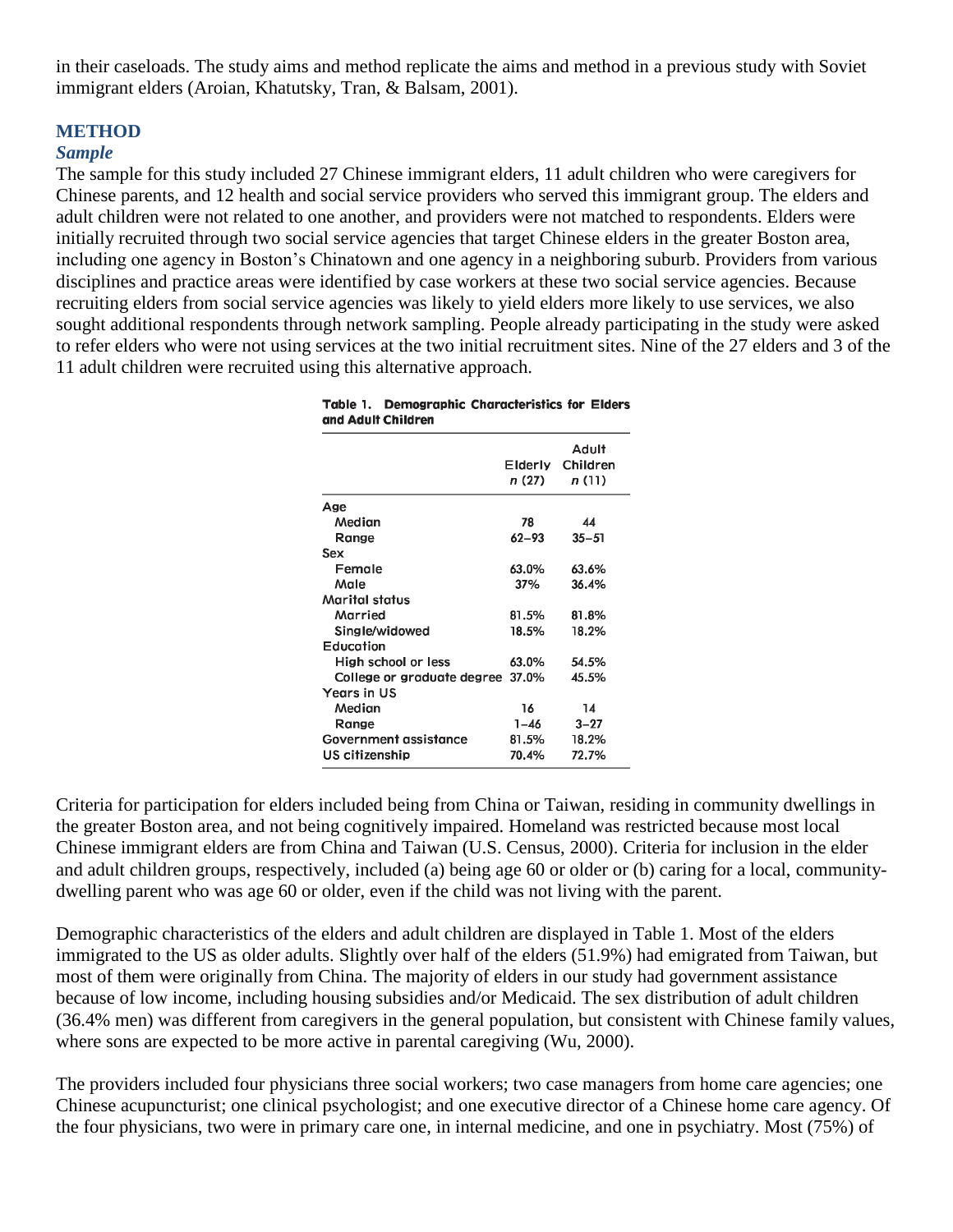the providers were themselves Chinese immigrants. Chinese immigrants comprised at least half of the caseloads for 58.3% of these providers.

## *Data Collection*

After obtaining informed consent, semi-structured, open-ended interviews were conducted either individually or in a focus group format. Topics for discussion were derived from the behavioral model, and the same interview guide was used in the individual and focus group interviews. Open-ended questions about the kinds of health problems prevalent among Chinese elders were intended to elicit discussions of need. Questions about what "makes it easier or gets in the way of getting/giving services" were intended to elicit descriptions of health beliefs and access and barriers, which comprise predisposing characteristics and enabling factors in the behavioral model. Respondents were told that we were interested in their impressions of Chinese immigrant elders as a group. If respondents offered information about their personal experiences, they were asked how their personal experiences were similar to, or different from most other Chinese immigrant elders.

Data were collected from elders in 15 individual interviews and in one focus group with 12 participants. Data from adult children  $(n = 11)$  were obtained through individual interviews. Data from providers  $(n = 12)$  were collected in a single focus group. Many of the focus group participants knew one another because of the interconnected nature of the local Chinese immigrant community. Focus groups were designed to obtain general perceptions and to explore areas of consensus or difference concerning Chinese immigrant elders' health and social service use. Individual interviews with elders were to supplement group data. We anticipated that elders might have difficulty offering dissenting opinions in a group because interpersonal harmony is highly valued in the Chinese culture. However, reports from individual interviews corroborated the focus group data. A focus group with adult children was part of the original design, but individual interviews were scheduled because of problems finding a mutually convenient group time. Focus group interviews lasted 2 1/2 hours. Individual interviews lasted about 1 hour.

Data were collected in Chinese, with the exception of data collected from providers. Inter- views in Chinese were conducted by one of three research assistants who were bilingual in Cantonese, Mandarin, or Taiwanese dialects and matched to study participants according to dialect. Interviews were audiotaped, and those conducted in English were transcribed verbatim. Interviews conducted in Chinese were translated verbally onto a second set of audiotapes, and the translated English versions were transcribed. Translations were as close to verbatim as possible, and explanations were provided for idioms, metaphors, phrases, and medical terms that were not readily interpretable in English. The translations were not formally back-translated but checked for accuracy by the interviewers by comparing the original Chinese audiotapes against the English transcriptions.

#### *Data Analysis*

Descriptive statistics were used to summarize demographic data. Qualitative content analysis of the interview transcripts included coding data with descriptive codes or codes that entailed little interpretation (Miles & Huberman, 1994). First, codes were generated according to the topical areas or broad categories elicited by the interview questions. Next, more specific descriptive sub-codes were assigned to data grouped under these broad categories. For example, during initial coding, data addressing what made getting or giving health care difficult were coded as barriers. During the next level of coding, these data were assigned subcodes such as language or cost. Data displays were organized in the form of data matrices for each subcode to determine patterns in the data according to source and to summarize perceptions of how and why Chinese elders used or did not use health and social services. Data about personal experiences were treated as perceptions of Chinese elders as a group or as individual variation, depending on whether these data corroborated descriptions of Chinese elders as a group. Individual variation was noted, but the study design did not permit analyzing these differences in depth. In the final stage of analysis, the subcodes were compared with the behavioral model for fit, according to how the subcodes fit Andersen's conceptual categories of predisposing, enabling, and need characteristics as well as his proposed linkages about how these conceptual categories lead to health and social service use. For example, data about Chinese elders' criteria for illness were examined for fit with Andersen's (1995)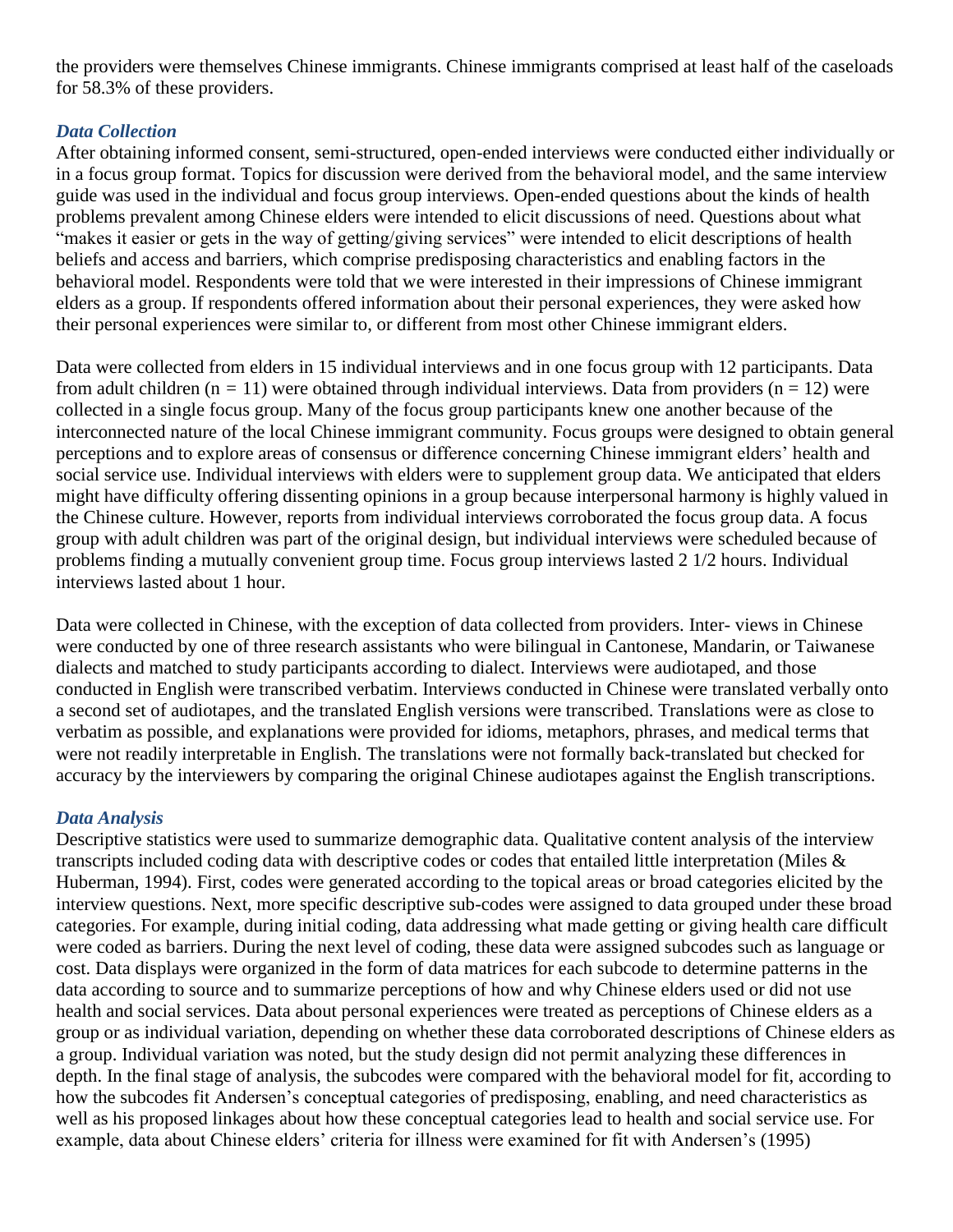conceptualization of health beliefs as a predisposing characteristic and its hypothesized linkage with perceived need.

#### **FINDINGS**

All three groups of study participants—providers, adult children, and elders—had similar perceptions about Chinese elders as a group. When asked about group characteristics, providers, adult children, and elders described similar health problems, patterns of service use, and reasons for why Chinese elders use or do not use selected services. With few exceptions, reports of personal experiences were consistent with perceptions of Chinese elders as group. Exceptions are noted below.

everyone agreed that Chinese elders generally have faith in both types of health care. As they did in China, most Chinese elders used Western or traditional approaches, depending on the nature of the health problem. Traditional approaches were considered best for getting to the root of an imbalance or disease, but slower acting and not optimal when a quick response was needed. An elder explained: "For some situations, such as heart attack or injuries when you need stitches; you cannot sit there waiting for some good result from Chinese medicine. In these situations, Western medicine will have better results." If Western or traditional health care did not yield anticipated results, most elders switched and used the other type of health care for the same illness episode.

#### *Patterns of Health and Social Service Use*

Study participants described Chinese elders as having many physical as well as mental health and social problems. These problems included hyper-tension, stroke, diabetes, depression, social isolation, loneliness, and conflict with and dependence on adult children.

Despite these problems, elders, adult children, and providers agreed that Chinese elders under-utilize health care, including not having routine check-ups as well as not seeking professional care when not feeling well. Even the few elderly respondents who acknowledged that they personally had yearly check-ups emphasized that their peers do not. All three groups of study participants agreed that Chinese elders do not use formal mental health services even though they are often depressed, socially isolated, and concerned about conflict with and dependence on their adult children. Chinese elders instead use selected social services, such as elder housing, adult day care, and transportation services to alleviate their social isolation and dependence on their adult children. Other social services, such as home-maker services, home health aides, and nursing homes, are seldom, if ever, used.

When Chinese elders do use professional health care, they seek either Western biomedical health care or health care provided by practitioners formally trained in traditional Chinese medicine, such as acupuncture and herbal medicine (Traditional practitioners, originally trained in China, set up practices in Boston's Chinatown after they immigrated). Although a few elders reported that they preferred Western over traditional medicine.

#### *Explanations for Low Use of Professional Health Care and Social Services*

Explanations for Chinese elders' service use fall into two broad categories: (a) service delivery problems and (b) cultural norms/values. Service delivery problems included language barriers, long waits for appointments, transportation, and cost. Some of these barriers were common to Western and traditional health care and social services, whereas other service delivery problems were specific to type of service. Transportation difficulty was common to all three types of service. Language was a problem primarily for Western health care and social services. Long waits for appointments were specific to Western health care. Cost was a barrier for traditional health care and, for elders without Medicaid, for social services. Although most of these service delivery problems are also present in the general population, language, transportation, and cost are influenced by the nature and structure of the local Chinese immigrant community and characteristics of the local health care system.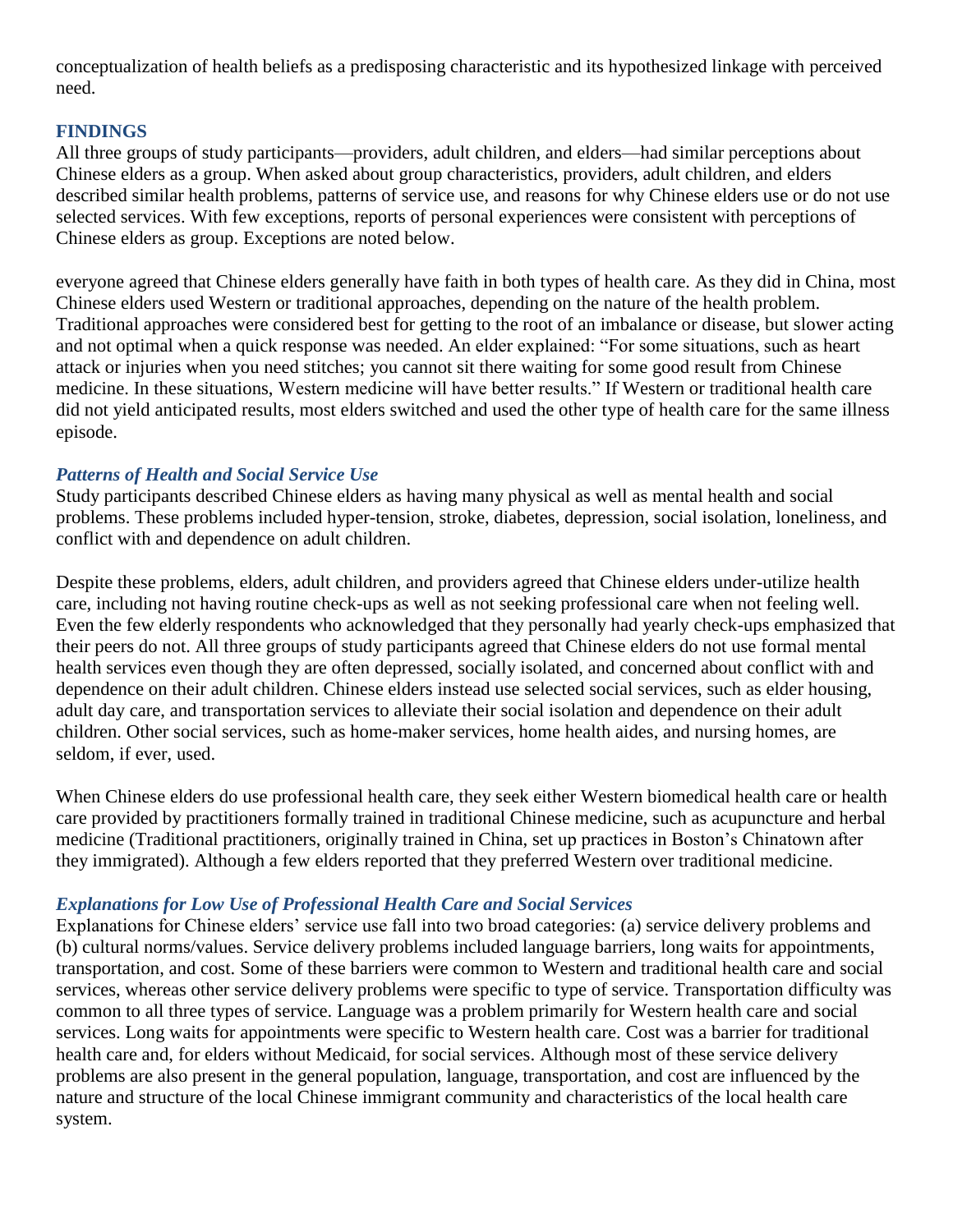Cultural norms and values for Chinese elders' under use of health and social services included having different criteria for need, a preference for self–care, fear and distrust of Western biomedicine, and a perceived obligation to rely on self or family rather than to use formal services. These reasons also varied according to type of service. Different criteria for need and a preference for self-care over professional care accounted for elders' low use of both Western and traditional health care. Fear and distrust were specific to elders' low use of Western health care. A perceived obligation not to rely on formal services accounted for Chinese elders not using some social services and using other social services with ambivalence. With the exception of long waits for appointments, which are not unique to Chinese elders, each of these reasons will be discussed next in more depth.

#### *Service Delivery Problems*

Language. Boston's Chinatown has a major medical center and many elder social service programs (e.g., adult day care, social programs at senior centers) with Chinese–speaking professionals and translators. Nonetheless, language was identified as a reason for Chinese elders' low use of Western health care and social services. First, not all Chinese elders from the greater Boston area live in, or can easily travel to, Chinatown. Many Chinese elders lived with their adult children in suburbs where Chinese-speaking health care professionals and interpreters were not readily available. Elder housing in the suburbs also posed language problems. A provider explained:

When elders ask for public housing, they say: "We have to be in Chinatown." We tell them: "You can get it quick in suburban areas. They have plenty of space." But they say: "No, we cannot communicate and have a social life there." Another aspect of the language barrier is that there are many Chinese dialects, and the dialects spoken by an elder and a health care professional or interpreter does not always match. Most services, including traditional health care, are provided in Cantonese. Yet, some elders exclusively speak other dialects. An adult child explained: ―What prevents my parents from going to [medical center in Chinatown] is that most doctors there speak Cantonese. My parents do not speak Cantonese." Logistical problems with using interpreters, such as scheduling, availability, and accuracy of the translation, were further complicated by the existence of multiple Chinese dialects.

**Transportation.** Many major medical centers and social service programs in greater Boston, including ones located in Chinatown, are accessible via public transportation. Traditional practitioners are also located in Chinatown and are, therefore, accessible by public transportation. Even so, transportation is problematic for Chinese elders who do not live in Chinatown. An elder explained: "When we do not feel well, it is not convenient for us to go all the way to Chinatown to see a doctor. I would rather stay home and rest to feel better." Taking public transportation was also difficult for elders who did not know the language. An elder explained: "If I take transportation by myself, I am afraid I will get lost and not know how to return back home." Rides to and from health care and social service appointments are covered by need-based programs, such as Medicaid. Nonetheless, elders were hesitant to ride with drivers who did not speak their language. A provider described a particularly unfortunate experience:

I arranged for an interpreter for an elder to see an eye doctor. I had the elder go downstairs to wait for the transportation. But the driver made a mistake and took him to the wrong hospital. No interpreter was waiting for him there. The elder said: "No more. I will not see the eye doctor. I am fine." A solution was for family members to drive elders to health care appointments, which disrupted adult children's work schedules. An adult child explained: "Usually, I take a vacation day to take my parents to the doctor. I borrow my husband's car and he takes the subway to work." Elders did not want to trouble their children. An elder explained: "Most of us will do self-treatment and not bother the family." Cost. Cost was problematic for traditional health care. An elder explained: "Most traditional treatments are not covered by health insurance. Elders have to pay for these visits." An adult child elaborated: "To see a traditional physician is expensive because the illness is not treated in one or two times. You have to go several times and it is \$40 for each visit." Cost was not an issue, however, when using Western health care because most Chinese elders had insurance coverage. Nonetheless, having health insurance was not a sufficient motivation for many elders to use Western health care. An elder commented: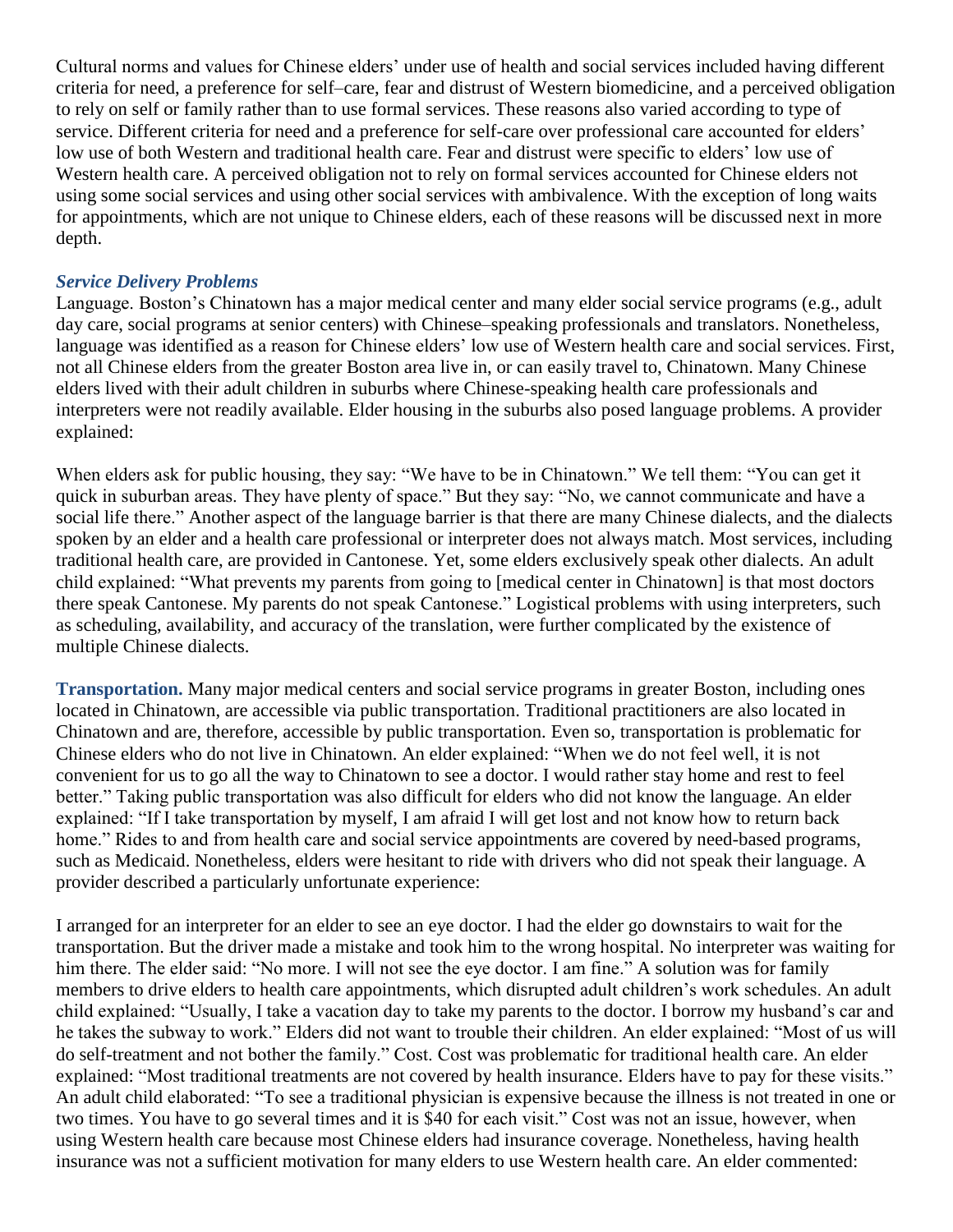"My daughter got a Medicaid card for me. Now she wants me to get a physical exam. I do not need this exam." Another elder corroborated: "Although I have free medical insurance, I have never used it." Cost also was not an issue for social service use if elders were receiving government subsidies, such as Medicaid. Elders who were not covered by Medicaid, however, did not use social services that they might have otherwise wanted.

## *Cultural Norms and Values*

Different criteria for need. Chinese elders perceived themselves as healthy if they were able to function in their daily lives and were not experiencing symptoms. Although other groups of elders also employ these criteria, providers explained that it is more pronounced among Chinese elders. An elder explained: "People think they are healthy if they still can eat, move, and do some house work." Another elder added: "I do not have serious disease so why should I go?" An adult child explained his frustration: "A routine check-up can give elders a warning sign to their health problems. But my parents disagree. I cannot get them to go." Reliance on selfoverprofessional care. Chinese elders used self-care as a major means of disease prevention. Elders also valued self-care more than professional care when they were ill. An elder explained: "The most important thing is to depend on yourself. The doctor can't do everything for you." An adult child added: "My parents will go to see a doctor only if it is serious. If it is minor, they try medicine at home." Elders also relied on themselves rather than professionals for mental health problems. An elder stated: "When I have anger in my mind, I write Chinese poems about my anger. After I write, I cry and I feel better." Chinese elders also believed that peer advice about self-care was better than professional advice. An elder stated: "Elders have constipation, so they can tell you what to do. Doctors never have constipation. They can only follow textbooks." Fear and distrust. Although Chinese elders preferred self-care, they acknowledged their limits in treating certain health problems. An elder explained: "If it seems we have to go (to a professional), then we will go." This reluctance toward professional health care was most pronounced with regard to Western biomedicine. Even when elders believed that Western approaches would be more effective than traditional ones, they feared the strength and invasive nature of Western biomedicine.

One concern pertained to Western medications. An elder explained: "Western medicine works very fast because it contains more chemicals. So it is harmful for your body. Not like Chinese medicine, which is natural." An adult child elaborated: "My mother thinks Western medicines are too strong for her. Every time she takes them, she feels uncomfortable afterwards." The diagnostic tests used in biomedicine were also considered invasive. A provider explained: "What keeps Chinese elders from seeing Western doctors is the big fear that they will take blood." In the Chinese culture, blood is seen as the source of life, and the traditional Chinese worldview is that blood is not regenerated (Ohmans, Garrett, & Treichel, 1996; Spector, 1996).

Chinese elders were also accustomed to different modes of diagnosis and distrusted Western methods. A provider explained: ―Chinese elders believe that a good physician should be able to make a diagnosis simply by examining a person instead of taking blood and other painful procedures that are used in Western diagnostic work-ups." Obligation. A culturally embraced obligation among the Chinese is filial piety or the expectation that adult children will show respect by taking care of elderly parents. An adult child explained: "My mother gave birth and raised me. I have the responsibility to support her." Certain social services, specifically nursing homes, homemaker services, and home health aides, were an affront to filial piety; they represented shirking responsibility to take care of parents. An adult child explained: "If people put their parents in a nursing home, this is Chinese behaving like Americans. They think taking care of elders is the government's business." Other social services, specifically elder housing, adult day care, and transportation services, did not have the same strong negative connotations with regards to filial piety as nursing homes, home health aides, and homemaker services. Nonetheless, Chinese elders wanted public demonstration that their children cared for them. A provider explained:

They like their children to take them to the doctor, not just because of the language barrier. Older people expect their children to show that they care by taking them. Sometimes elderly are in competition ... if your children take you, it shows everybody, "Boy, I have the best family." Otherwise, they feel embarrassed.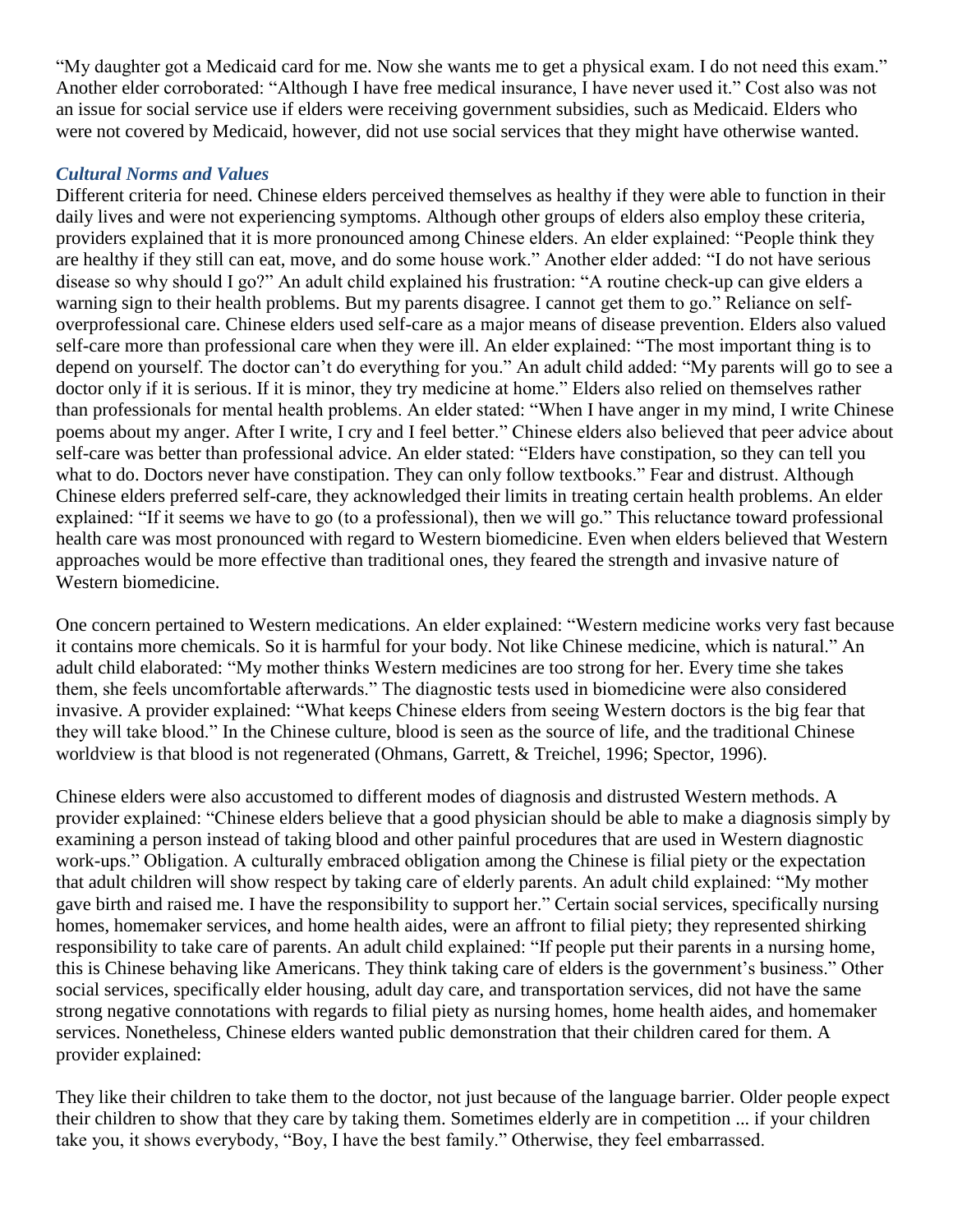Privately, however, many Chinese elders wanted to attend adult day care and live in public elder housing with other Chinese-speaking elders because these services allow Chinese elders to be less socially isolated and dependent on their adult children.

Nonetheless, a problem with these desired social services is that they are funded by government subsidies (e.g., Medicaid). Using government subsidies was also seen as not meeting personal or family obligations. An adult child explained: ―We were born in China. We have this kind of thinking. We do not like to bother government. She can get welfare but I am her son. I have money. I should support her." An elder stated: "I am eligible for welfare but I do not want to be a taker. We should not be so greedy. We should have our morals as Chinese." Necessity, however, sometimes required putting disdain aside and using government subsidies. A provider explained: "The Chinese are very proud. They do not want the government's help. They say: 'We can take care of our parents.' But then they see their parents get old and need help. They have to accept the idea of Medicaid.‖ The reasons for low use of Western as well as traditional health care and the reasons for low to moderate use of social services are summarized in Figures 2–4.



FIGURE 2. Biomedical health service use in Chinese immigrant elders.

#### **DISCUSSION**

Our findings support not only Andersen's (1995) recent additions to the behavioral model to make it more comprehensive for immigrants, but also provide greater specification and elaboration of the newly added components and hypothesized linkages in the model. The service delivery problems we found are consistent with the original conceptualization of enabling resources and are not unique to Chinese immigrant elders (Aroian et al., 2001; Damron-Rodriquez et al., 1994; LeClere et al., 1994; Portes et al., 1992). In fact, with the exception of language, none of the service delivery problems are unique to immigrants. However, we were able to elaborate on specific characteristics of two new components in the model: (a) the health care system and (b) the external environment. Our specification of the interaction between salient aspects of these two components further explains some of the service delivery problems we noted in Chinese immigrant elders. Specifically, language and transportation problems were complicated by the fact that Chinese-speaking health and social services are concentrated in Boston's Chinatown and limited to the Cantonese dialect. These aspects of the health care system were problematic because the local Chinese immigrant community has greater linguistic diversity and is geographically dispersed in suburbs where language resources are less available than they are in Chinatown.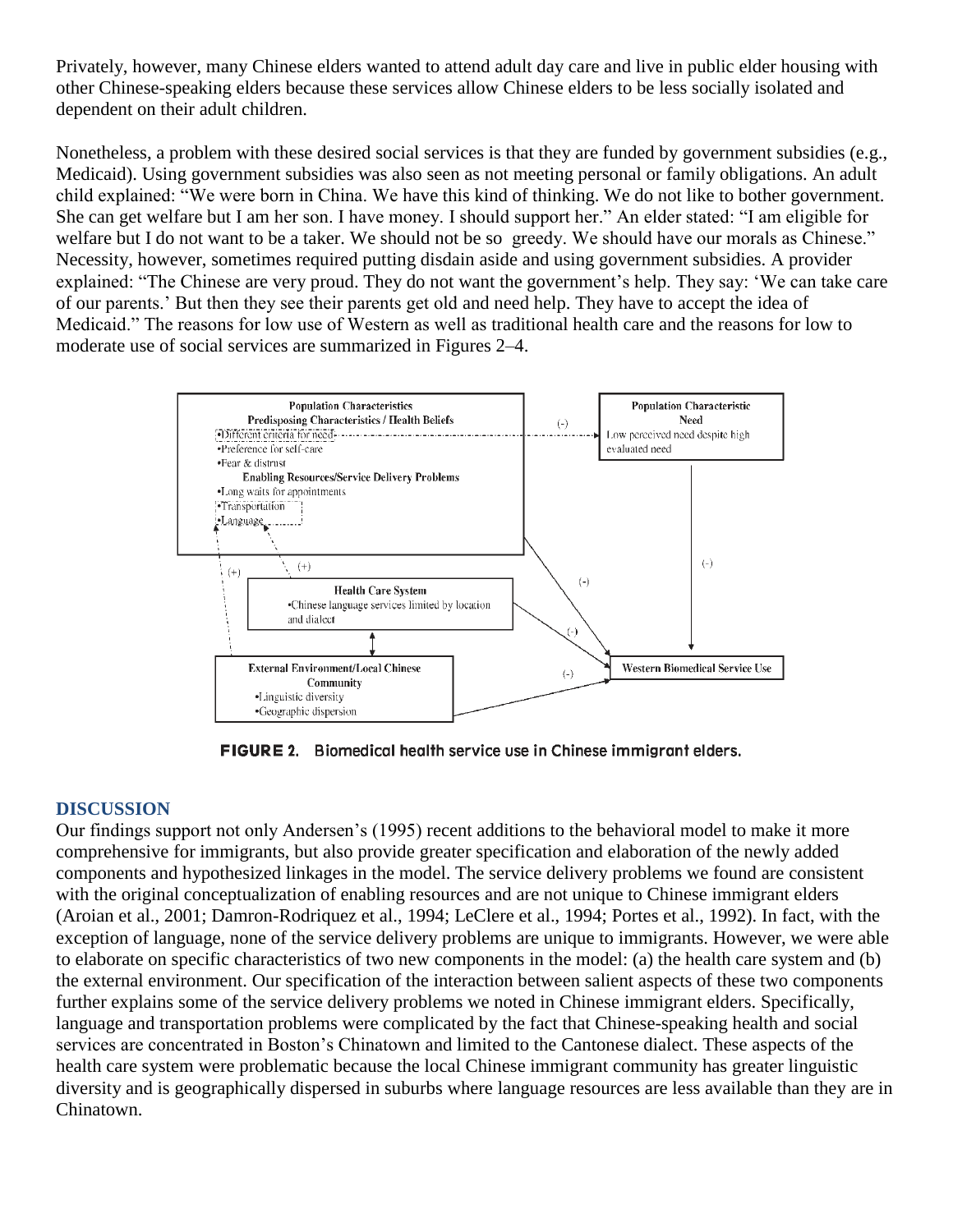

FIGURE 3. Traditional health service use in Chinese immigrant elders.



**FIGURE 4.** Social service use in Chinese immigrant elders.

The cultural norms and values we noted about service use are also consistent with the addition of health beliefs to the behavioral model's original set of predisposing characteristics, and the hypothesis that health beliefs provide a link to perceived need (Andersen, 1995). In our study, this link pertained mostly to one particular health belief and was limited to biomedical and traditional health care. Chinese elders' criterion for illness (i.e., problems must actively interfere with functional ability before seeking professional help) was the specific pathway whereby health beliefs affected perceived need. Need operated differently with regard to social service use. The obligations for filial piety and not to rely on government subsidies directly resulted in less use of social services unless need was sufficiently high. When need was sufficiently high, both Chinese elders and their adult children were willing, albeit reluctantly, to disregard this cultural norm and use government subsidies for social services.

The cultural norms and values reported by our study participants have a distinct pan-Asian quality. Fear and distrust of Western biomedicine, preferences for self-care, differential use of traditional and Western health care depending on the health problem, and obligations like filial piety have been noted among a number of Asian immigrant groups, including Chinese, Korean, and Vietnamese immigrants (Jenkins, Le, McPhee, Stewart, &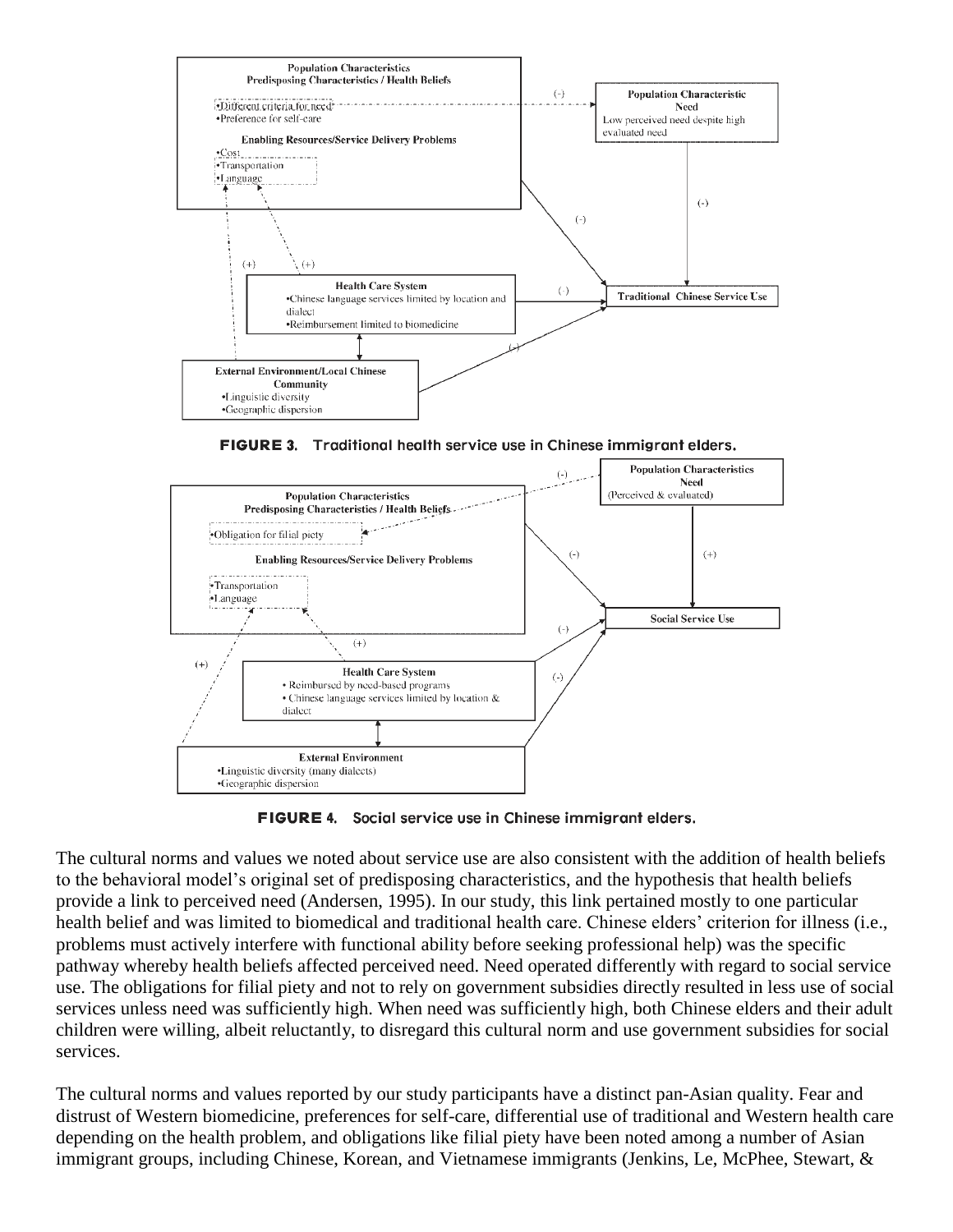Ha, 1996; Ma, 2000; Ren & Chang, 1998; Zhang & Verhoef, 2002). The pan-Asian nature of these cultural beliefs leads us to speculate that previously noted differences about service use in Asian subgroups are due to variation in the degree to which pan-Asian cultural beliefs are retained after immigration.

We emphasize a few cautionary notes. First, our sampling strategy of initially recruiting study participants from social service agencies may have yielded people who were more likely to use social services and receive government assistance. They may have perceived that other Chinese elders shared their level of social service use. Our subsequent sampling technique may not have been successful in offsetting this bias. On the other hand, the high percent of elders receiving government assistance in our study (81.5%) is similar to the percent of elders who were receiving government assistance in a random sample of Chinese people in San Francisco (Jang et al., 1998). Also of note is that we asked participants to give their perceptions of Chinese elders as a group. This approach results in generalizations and stereotypes. Although we found some individual variations in how Chinese elders themselves fit these generalizations, even more likely exist. Exploring individual variation was beyond the scope of our study.

Our findings have significance for other immigrant groups. Some of the service delivery problems we found for Chinese immigrant elders in the Boston area are likely to be similar to other groups who are geographically dispersed and/or whose native language has different dialects. At higher levels of abstraction, the cultural norms, and values we identified among Chinese immigrant elders may also be applicable to other groups. For instance, this study of Chinese elders was a replication of one we conducted with elders from the former Soviet Union (Aroian et al., 2001). We found that Soviet immigrant elders have levels of health and social service use that are unusually high relative to reports obtained from other immigrant groups, including Chinese immigrant elders. Chinese and Soviet immigrant elders have not only markedly different levels of health and social service use, but also hold opposing cultural norms and values about health and social services. Soviet elders view it as their responsibility to protect their health by seeking professional care for minor symptoms. Chinese elders believe that professional care is needed only when symptoms seriously interfere with functional ability. Soviet elders have high expectations that biomedicine can cure most, if not all, health problems. Chinese elders place greater confidence on self than professional care. Soviet elders are reassured by numerous diagnostic tests and purposefully seek additional professional consultation to obtain more tests. Chinese elders avoid biomedicine because of distrust and the belief that biomedical diagnostic tests are harmful. Like Chinese elders, Soviet elders want traditional treatments, particularly massage and therapeutic baths. However, Soviet elders readily substitute biomedical for traditional services, perhaps because they have greater faith than Chinese elders in biomedicine. Lastly, Soviet elders are willing to use government subsidized social services; their attitude was, ". .. if it is free, we have to have it" (Aroian et al., 2001, p. 268). Chinese elders view using government subsidies as shirking responsibility.

Service delivery problems are also notably absent for Soviet elders, and this absence can be explained by differences between the local Chinese and Soviet immigrant communities and their health care systems. In contrast to the Chinese, there are numerous local, Russian-speaking providers, and Russian elders are clustered in dense, geographically clustered Russian neighborhoods with highly accessible linguistically compatible services.

Recommendations for future research include replicating our design with other immigrant and non-immigrant groups of elders to identify the relevant set of health beliefs and characteristics of their local health care system and external environment that influence their service use. We anticipate that including group-specific health beliefs will enhance the precision and explanatory power of the behavioral model and, thereby, promote appropriate service use. Identifying and measuring health beliefs would also facilitate identifying intra- as well as inter-group differences: for example, testing the hypothesis that previously noted differences among Asian sub-groups may be due to differences in commonly held cultural norms and beliefs, and determining whether service delivery problems are more pronounced in immigrant than in non-immigrant elders.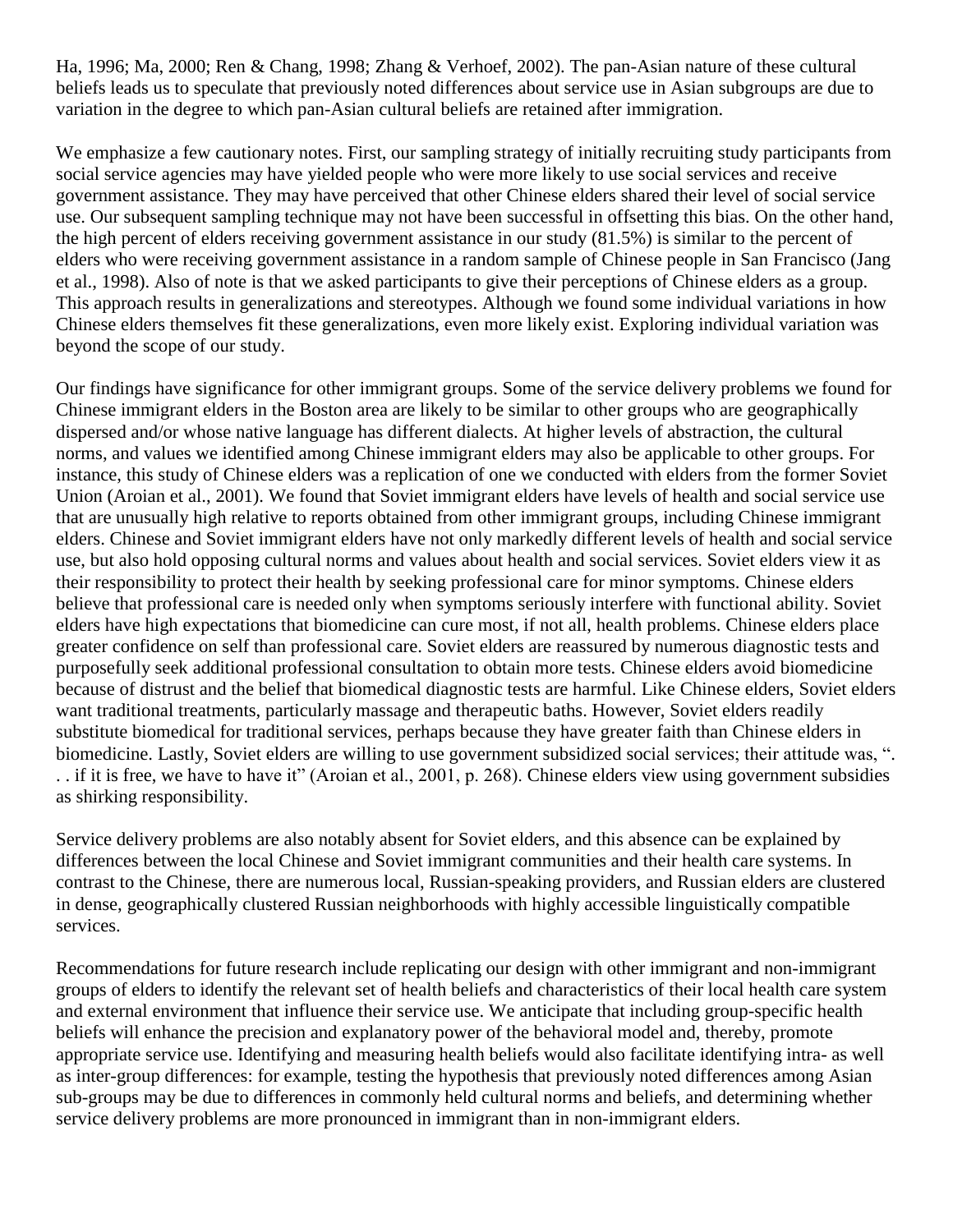Recommendations for policy include lobbying for insurance coverage for traditional therapies and flexible scheduling for health appointments to accommodate adult children's work schedules. Practice recommendations include delivering health and social services so that they are more congruent with Chinese immigrants' cultural norms and beliefs. Clinicians should present Western biomedical diagnostic screening procedures and regular check-ups for screening as adjuncts to, rather than substitutes for, self-care; use invasive diagnostic procedures only when absolutely essential; and offer social services in a manner that does not cause Chinese elders and their adult children to lose face.

## **REFERENCES**

Andersen, R.M. (1968). Behavioral model of families' use of health services. Research Series 25. Chicago, IL: Center for Health Administration Studies, University of Chicago.

Andersen, R.M. (1995). Revisiting the behavioral model and access to medical care: Does it matter? Journal of Health and Social Behavior, 36, 1–10.

Andersen, R.M., Harada, N., Chiu, V., & Makinodan, T. (1995). Application of the behavioral model to health studies of Asian and Pacific Islander Americans. Asian American & Pacific Islander Journal of Health, 3,128– 141.

Aroian, K.J., Khatutsky, G., Tran, T.V., & Balsam, A.L. (2001). Health and social service utilization among elderly immigrants from the former Soviet Union. Journal of Nursing Scholarship, 33, 265 –27 1. Boult, L., & Boult, C. (1995). Underuse of physician services by older Asian-Americans. Journal of the American Geriatric Society, 43, 408–411.

Damron-Rodriguez, J., Wallace, S., & Kington, R. (1994). Service utilization and minority elderly: Appropriateness, accessibility and acceptability. Gerontology and Geriatrics Education, 15, 45 – 64. Gwen, Y. (1997). Ethnogeriatrics: Cross-cultural care of older adults. Generations, 20,72–78.

Hislop, T.G., Inrig, K.M., Bajdik, C.D., Deschamps, M., Tu, S.P., & Taylor, V.M. (2003). Health care services and Pap testing behavior for Chinese women in British Columbia. Journal of Immigrant Health, 5, 143–152. Hu, T.W., Snowden, L.R., Jerrell, J.M., & Nguyen, T.D. (1991). Ethnic populations in public mental health: Services choice and level of use. American Journal of Public Health, 81, 1429–1434.

Jang, M., Lee, E., & Woo, K. (1998). Income, language, and citizenship status: Factors affecting the health care access and utilization of Chinese Americans. Health and Social Work, 23, 136–145.

Jenkins, C.N., Le, T., McPhee, S.J., Stewart, S., & Ha, N.T. (1996). Health care access and preventive care among Vietnamese immigrants: Do traditional beliefs and practices pose barriers? Social Science & Medicine, 43,1049–1056.

LeClere, F.B., Jensen, L., & Biddlecom, A.E. (1994). Health care utilization, family context, and adaptation among immigrants to the United States. Journal of Health and Social Behavior, 35, 370–384.

Levine, D.M., Becker, D.M., & Bone, L.R. (1992). Narrowing the gap in health status of minority populations: A community-academic medical center partnership. American Journal of Preventive Medicine, 8, 319–323.

Li, H.Z., & Browne, A.J. (2000). Defining mental illness and accessing mental health services: Perspectives of Asian Canadians. Canadian Journal of Community Mental Health, 19, 143 –159.

Li, P.L., Logan, S., Yee, L., & Ng, S. (1999). Barriers to meeting the mental health needs of the Chinese community. Journal of Public Health and Medicine, 21,74–80.

Ma, G.X. (2000). Barriers to the use of health services by Chinese Americans. The Journal of Allied Health, 29,64–70.

Miles, M.B., & Huberman, A.M. (1994). Qualitative data analysis (2nd ed). Thousand Oaks, CA: Sage. Mui, A.C. (1996). Depression among elderly Chinese immigrants: An exploratory study. Social Work, 41, 633– 645.

Ohmans, P., Garrett, C., & Treichel, C. (1996). Cultural barriers to health care for refugees and immigrant: Providers' perceptions. Minnesota Medicine, 79,26– 30.

Portes, A., Kyle, D., & Eaton, W.W. (1992). Mental illness and help-seeking behavior among Mariel Cuban and Haitian refugees in south Florida. Journal of Health and Social Behavior, 33, 283–298.

Pourat, N., Lubben, J., Yu, H., & Wallace, S. (2000). Perceptions of health and use of ambulatory care:

Differences between Korean and White elderly. Journal of Aging and Health, 12,112–134.